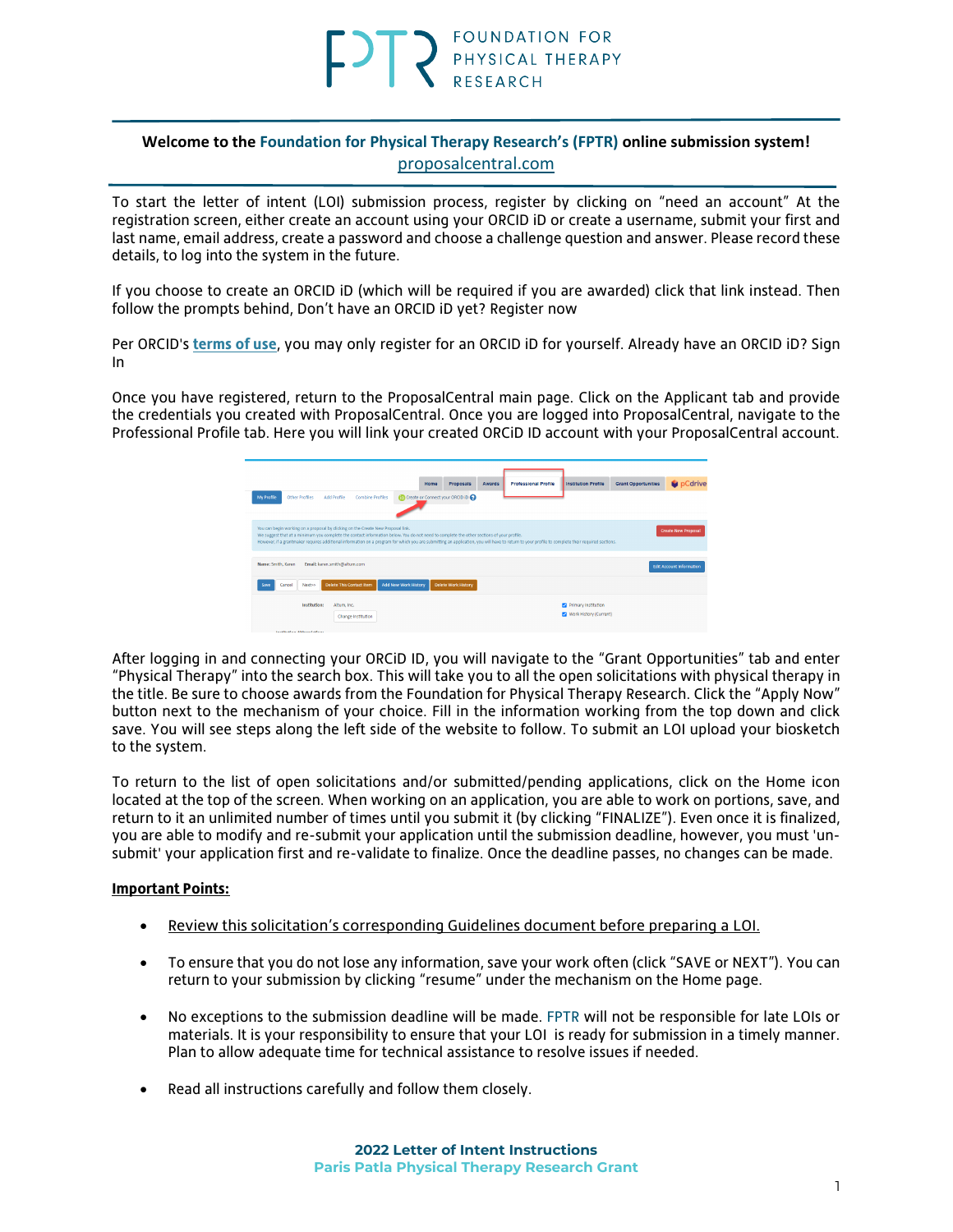- **Regarding Attachments:**
	- o **Attachments must be submitted in Adobe PDF format**.
	- o **Note that, where applicable, the template or form to be used is located in the download templates and instructions link then each file, once prepared is uploaded to the Attachments tab.** These links contain prompts for the information and also contain the desired formatting settings (e.g., margins should be set at ½ inch and font should only be Arial, size 11 or 12). **Label the start of each section with the appropriate heading title**. We strongly recommend that you download and use the form when completing your LOI. Word files should then be converted to Adobe PDF for uploading.
	- o **Please note** that page limits defined in each section are for the Adobe PDF, not the Microsoft Word document prior to conversion to Adobe PDF. When creating Adobe PDF files, do not alter default font and margins. Once you have uploaded Adobe PDF files, make certain that the information has uploaded, correctly and files are not corrupted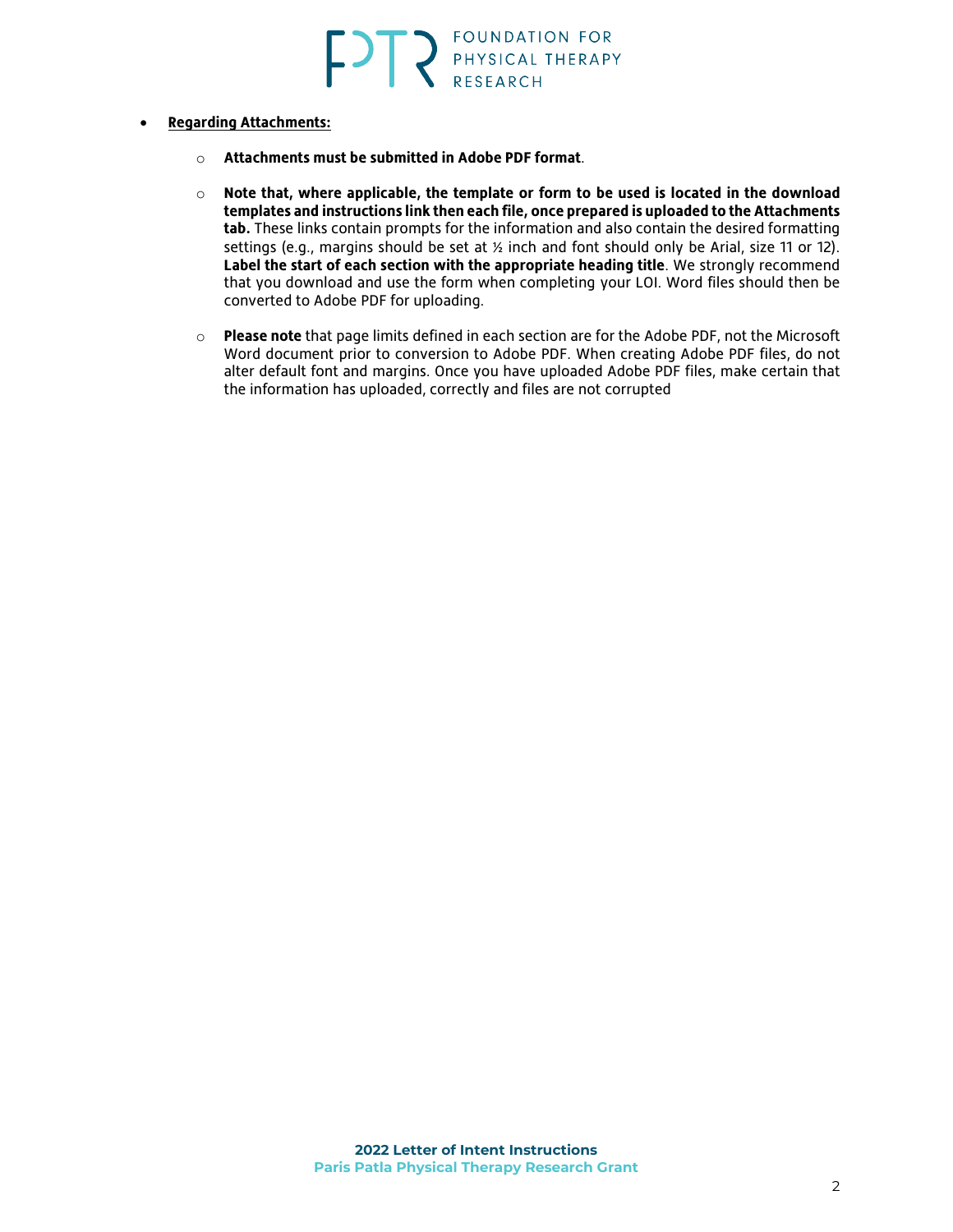## FOUNDATION FOR PHYSICAL THERAPY

### **Creating a Paris Patla Physical Therapy Research Grant (PPPTRG) Letter of Intent**

The **PPPTRG** LOI Application consists of the following. Each section needs to be completed before your application is considered finished and officially submitted for consideration.

## **I. GENERAL INFORMATION**

**Project Name:** Provide a title for your training project. **Amount Requested:** Grant funding level is \$100,000 **What area best describes your application?** choose from the drop-down or "other" if option is not provided

## **II. Download Templates and Instructions**

**Letter of Intent Instructions:** These instructions. **Letter of Intent Cover Letter (Optional):** Cover Letter Template (optional) **LOI Narrative Template:** template to fill out and submit **Applicant Biosketch:** NIH Biosketch Template **Citations:** Citations Template

## **III. Enable Other Users to Access this Proposal**

This screen allows you to give other users access to your grant application.

## **IV. Principal Investigator**

A Profile must be completed for you as the Principal Investigator. At the LOI stage, a Profile should be completed ONLY for the Principal Investigator. You will need to attach a biosketch.

For each profile include be sure to fill in all required fields noted by a red \*. **PI Name: Prefix:** Enter prefix **First**: Enter first name **Middle**: Enter middle initial **Last**: Enter last name **Suffix: E**nter suffix **PI Institution:** Enter or verify institution is correct. **Highest Degree(s) Other Degree(s), Licenses and Certifications Obtained**: List all degrees, including PT or PTA, currently held. List PT degree first, followed by other degrees. (Example: Jane Doe, PT, MPT, DPT, CSC) **Position/Title**: Enter current position/title **Academic Rank Division Department:** Enter current organizational affiliation/current employer **Address Street**: Enter current organizational affiliation/current employer **Address City:** Enter current organizational affiliation/current employer **City:** Enter current organizational affiliation/current employer **State:** Enter current organizational affiliation/current employer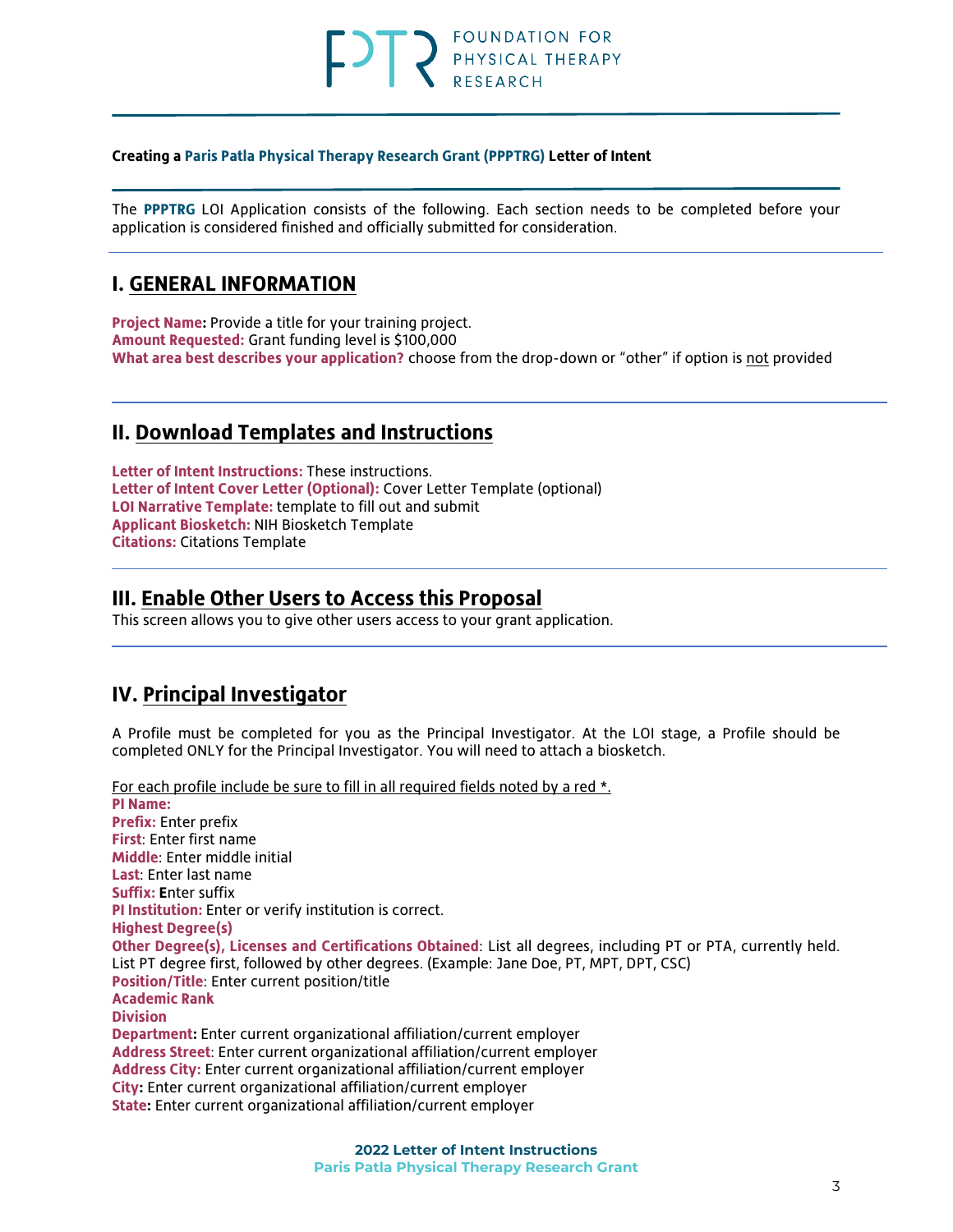# **FOUNDATION FOR** PHYSICAL THERAPY

**Zip/Postal Code**: Enter current organizational affiliation/current employer **Country:** Enter current organizational affiliation/current employer **E-mail:** Enter email address used for contact **Phone Work:** Enter daytime phone number (format xxx-xxx-xxxx) **ORCID iD:** https://... **ORCID Authorization:** Authorization of PC to add awards to ORCiD profile

## **V. Institution Details**

PIs institution is pre-loaded as Lead Institution. To change, select from list below or Search all registered institutions. Press button to confirm selection. Click Edit Profile button to change institution information.

## **VI. Project Abstracts**

**Lay Abstract:** Please describe your work as if you are speaking to someone who has some knowledge of your work but in simple understandable terms. This summary could be posted on the FPTR website and should not contain proprietary information. **This field has a character limit of 2,000 (approx. half page). Project Technical Abstract:** The technical abstract includes all the parts of your proposed research. It includes your role in a short descriptive form. It will include: an understanding why you want to conduct the study, how you plan to conduct it, what you hope to find out, and why this work is important. Although inclusion of data is acceptable, report only those numbers that represent the most important information. Do not include citations or references here. Be as specific as possible while avoiding jargon or abbreviations. Do not include citations in this field. **This field has a character limit of 2,000 (approx. half page).**

## **VII. ATTACHMENTS**

In this section, you will upload documents concerning some details of your LOI. The ATTACHMENTS Section is divided into multiple sub-sections:

> **PPPTRG** Letter of Intent Cover Letter (Optional); **PPPTRG** Letter of Intent Narrative; **PPPTRG** Letter of Intent Biosketch. **PPPTRG** Citations Template

### **A. PPPTRG Letter of Intent Cover Letter (Optional)**

You may submit an introductory LOI Cover Letter in regard to your potential **PPPTRG** project if you would like. Submit your letter on your institutional letterhead.

**This attachment is limited to one page in Adobe PDF.**

### **B. PPPTRG Letter of Intent Narrative**

Use the template provided to prepare the **PPPTRG** LOI Narrative. Follow the format and content requirements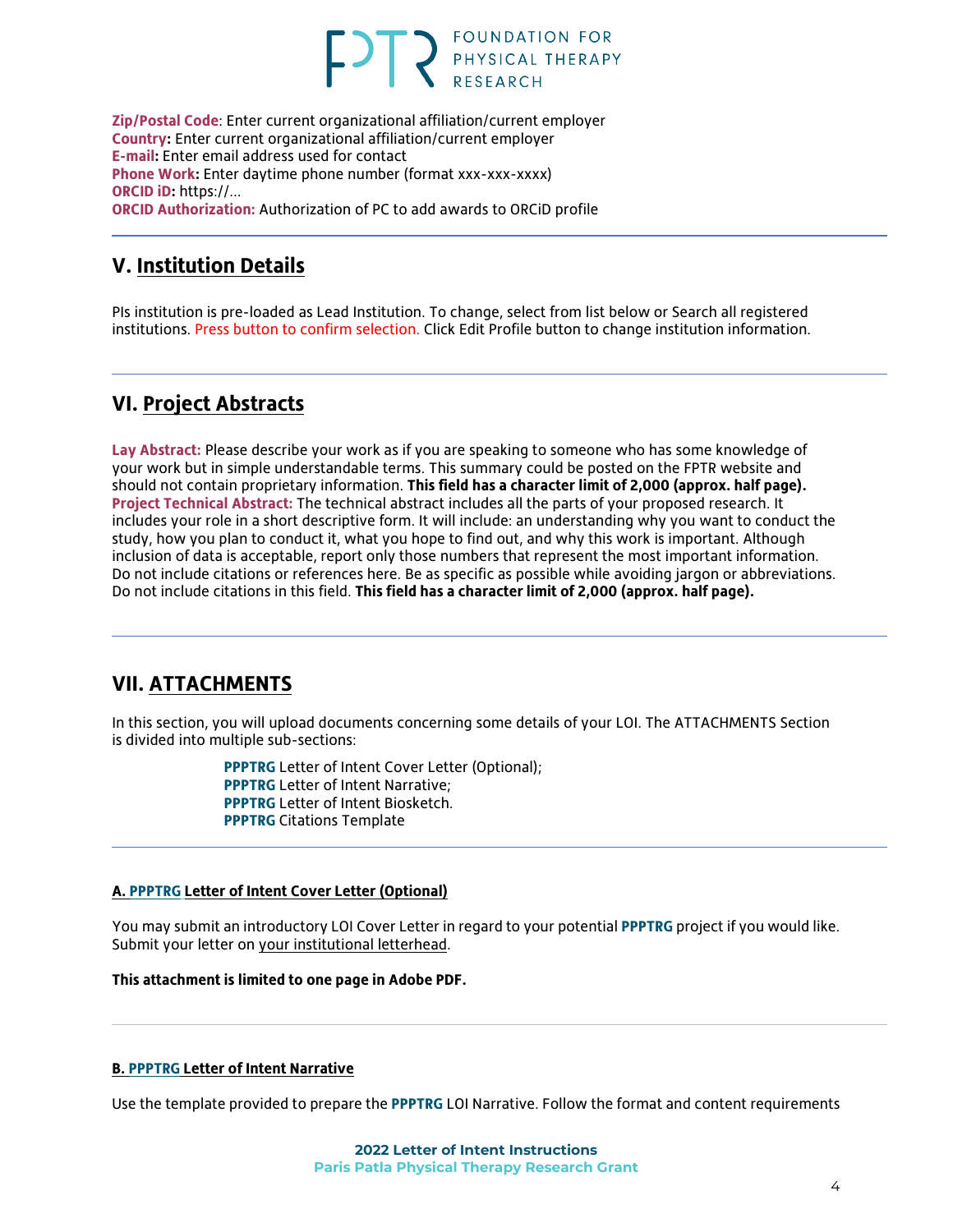# FOUNDATION FOR PHYSICAL THERAPY

detailed below. Do not exceed 2 pages for the Narrative (citations are not included in the page limit).

### IMPORTANCE

- 1. What is the precise question that your research is designed to address?
- 2. Briefly explain the intervention you will study and how it addresses one of the American Physical Therapy Association's Research Agenda items.

### [OBJECTIVES](http://www.pcori.org/AppData/Local/Microsoft/Windows/AppData/Local/Microsoft/Windows/Temporary%20Internet%20Files/Content.Outlook/AppData/Local/Microsoft/Windows/AppData/Local/Microsoft/Windows/AppData/Local/Microsoft/OBJECTIVES)

- 3. Specific aims of the study
	- a. Primary:
	- b. Secondary:

### [METHODS](http://www.pcori.org/AppData/Local/Microsoft/Windows/AppData/Local/Microsoft/Windows/Temporary%20Internet%20Files/Content.Outlook/AppData/Local/Microsoft/Windows/AppData/Local/Microsoft/Windows/AppData/Local/Microsoft/METHODS)

- 4. Describe:
	- a. Study design:
	- b. Population to be studied (including inclusion/exclusion criteria):
	- c. Study outcomes
- 5. What is the estimated sample size? Explain the rationale for this sample size.

### PRIOR SUBJECT RECRUITMENT EXPERIENCE

- 6. What is your previous experience with recruiting and retaining study participants in studies of similar size and type and in the identified priority population(s)? Describe potential barriers to achieving desired sample size and potential methods to overcome these barriers.
	- a. Experience:
	- b. Potential Barriers/Mechanisms to Overcome:

### ANTICIPATED IMPACT

- 7. If the proposed intervention is found to be effective, what factors will facilitate or impede its sustainability and scalability in real world settings?
	- a. Facilitate sustainability:
	- b. Scalability:

### PERSONNEL

8. List all key personnel: [First and Last Name (Institution)] [First and Last Name (Institution)] [First and Last Name (Institution)]

### CITATIONS

Include any necessary citations. This section is not part of the 2-page Narrative limit.

### **Once completed, save the template and submit as one Adobe PDF File.**

### **C. PPPTRG Letter of Intent Biosketch**

You must provide your current biosketch – only the PI biosketch is allowed for the LOI.

**Each biosketch is limited to 5 pages using the NIH format**. Faculty should use the NIH biosketch form for non-fellowships. Use the biosketch templates here:<https://grants.nih.gov/grants/forms/biosketch.htm>